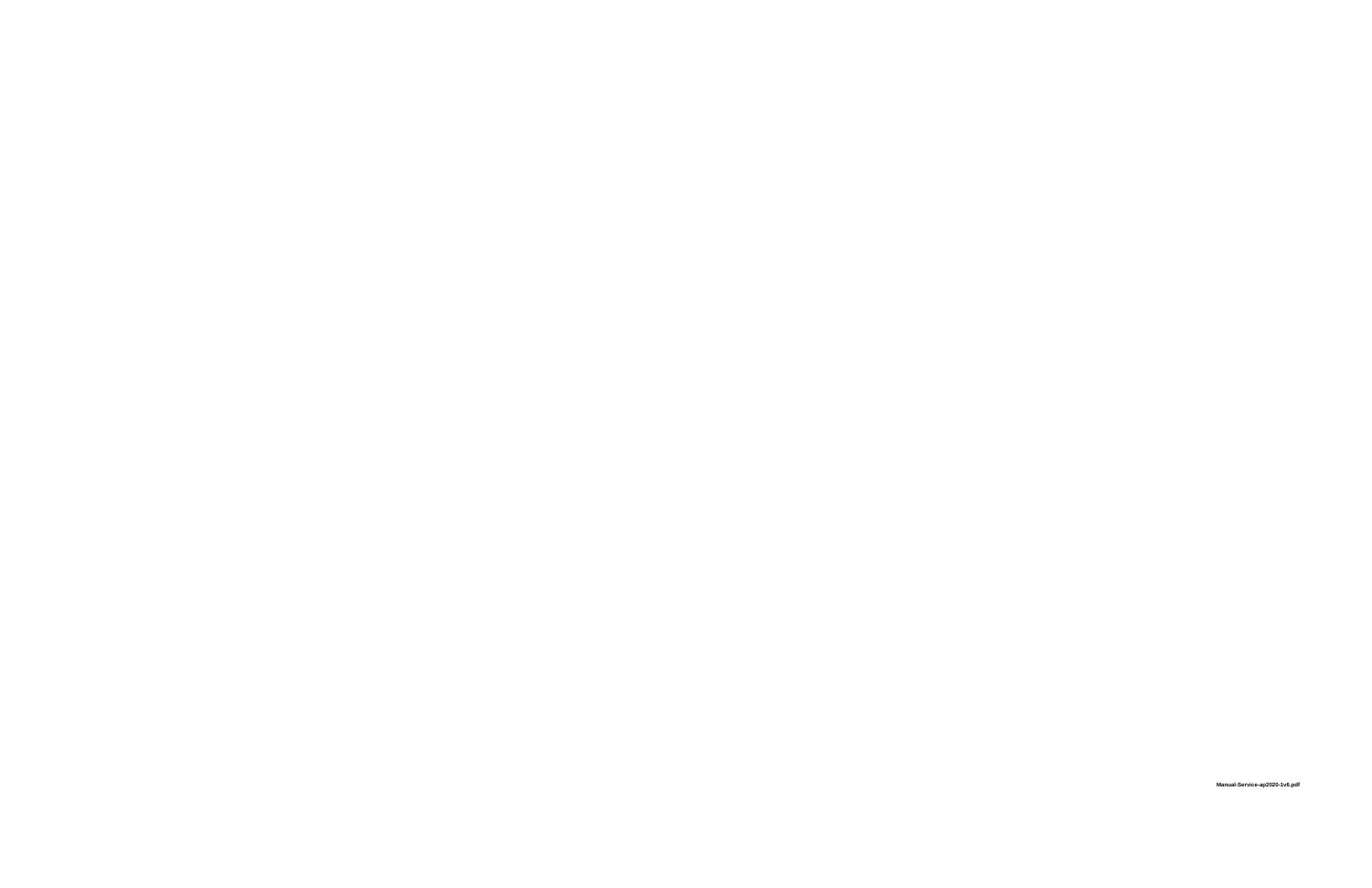**INSTRUCTIONS PERTAINING TO A RISK OF FIRE, ELECTRIC SHOCK, OR INJURY TO PERSONS.**

# **CAUTION:**

**TO REDUCE THE RISK OF ELECTRIC SHOCK, DO NOT REMOVE COVER (OR BACK). NO USER SERVICEABLE PARTS INSIDE.**

## **REFER SERVICING TO QUALIFIED SERVICE PERSONNEL.**

#### **Read Instructions:**

The **Owner's Manual** should be read and understood before operation of your unit. Please, save these instructions for future reference.

### **Packaging:**

Keep the box and packaging materials, in case the unit needs to be returned for service.

#### **Warning:**

When using electric products, basic precautions should always be followed, including the following:

#### **Power Sources:**

The apparatus should not be exposed to dripping or splashing water; no objects filled with liquids should be placed on the apparatus.

Your unit should be connected to a power source only of the voltage specified in the owners manual or as marked on the unit. This unit has a polarized plug. Do not use with an extension cord or receptacle unless the plug can be fully inserted. Precautions should be taken so that the grounding scheme on the unit is not defeated.

#### **Hazards:**

Do not place this product on an unstable cart, stand, tripod, bracket or table. The product may fall, causing serious personal injury and serious damage to the product. Use only with cart, stand, tripod, bracket, or table recommended by the manufacturer or sold with the product. Follow the manufacturer's instructions when installing the product and use mounting accessories recommended by the manufacturer.

Attention: Lors de l'utilisation de produits électrique, assurez-vous d'adhérer à des précautions de bases incluant celle qui suivent:

Terminals marked with the "lightning bolt" are hazardous live; the external wiring connected to these terminals require installation by an instructed person or the use of ready made leads or cords.

No naked flame sources, such as lighted candles, should be placed on the apparatus.

#### **Power Cord:**

The AC supply cord should be routed so that it is unlikely that it will be damaged. If the AC supply cord is damaged **DO NOT OPERATE THE UNIT**.

#### **Service:**

The unit should be serviced only by qualified service personnel.

**INSTRUCTIONS RELATIVES AU RISQUE DE FEU, CHOC ÉLECTRIQUE, OU BLESSURES AUX PERSONNES.**

**AVIS:**

**N'ENLEVEZ PAS LE COUVERT (OU LE PANNEAU ARRIERE). NE CONTIENT AUCUNE PIECE REPARABLE PAR L'UTILISATEUR.**

**CONSULTEZ UN TECHNICIEN QUALIFIE POUR L'ENTRETIENT.**

#### **Veuillez lire le manuel:**

Il contient des informations qui devraient êtres comprises avant l'opération de votre appareil. Conservez S.V.P. ces instructions pour consultations ultérieures

# **Emballage:**

Conservez la boite au cas ou l'appareil devait être retourner pour réparation.

#### **Warning:**

#### **Alimentation:**

L'appareil ne doit être branché qu'à une source d'alimentation correspondant au voltage spécifié dans le manuel ou tel qu'indiqué sur l'appareil. Cet appareil est équipé d'une prise d'alimentation polarisée. Ne pas utiliser cet appareil avec un cordon de raccordement à moins qu'il soit possible d'insérer complètement les trois lames. Des précautions doivent êtres prises afin d'eviter que le système de mise à la terre de l'appareil ne soit désengagé. **Hazard:**

Ne pas placer cet appareil sur un chariot, un support, un trépied ou une table instables. L'appareil pourrait tomber et blesser quelqu'un ou subir des dommages importants. Utiliser seulement un chariot, un support, un trépied ou une table recommandés par le fabricant ou vendus avec le produit. Suivre les instructions du fabricant pour installer l'appareil et utiliser les accessoires recommandés par le fabricant.

Il convient de ne pas placer sur l'appareil de sources de flammes nues, telles que des bougies allumées.

L'appeil ne doit pas être exposé à des égouttements d'eau ou des éclaboussures et qu'aucun objet rempli de liquide tel que des vases ne doit être placé sur l'appareil.

Les dispositifs marqués d'une symbole "d'éclair" sont des parties dangereuses au toucher et que les câblages extérieurs connectés à ces dispositifs de connection extérieure doivent être effectivés par un opérateur formé ou en utilisant des cordons déjà préparés.

#### **Cordon d'alimentation:**

Évitez d'endommager le cordon d'alimentation. **N'UTILISEZ PAS L'APPAREIL** si le cordon d'alimentation est endommagé. **Service:**

Consultez un technicien qualifié pour l'entretien de votre appareil.

# **IMPORTANT SAFETY INSTRUCTIONS**



SAFE\_V4.doc Version 4.0 02/11/99 11:54 AM

### *AP2020 Parts List 5/29/00*

| YS#          | <b>Description</b>                                                       | Qtv.                                      | YS#          | <b>Description</b>                                                           | Qtv.                             | YS#          | <b>Description</b>                                                            | Qty.                             |
|--------------|--------------------------------------------------------------------------|-------------------------------------------|--------------|------------------------------------------------------------------------------|----------------------------------|--------------|-------------------------------------------------------------------------------|----------------------------------|
| 3570         | 14 PIN SCKT CLOSED FRAME DIP ONLY                                        |                                           | 3415         | RED ON RIGHT DUAL BINDING POST TPP5                                          |                                  | 4762         | 1/4W 9K760 0.1% ***<br><b>T&amp;R RES</b>                                     |                                  |
| 5906         | RED 3MM LED 1V9 20MA .4SPCER T&R                                         | 3                                         | 3918         | 1/4" JCK PCB MT HORZ SLIM W/SCREW                                            | $\overline{2}$                   | 4629         | 1/2W 10K 5%<br><b>T&amp;R RES</b>                                             | 4                                |
| 6405         | RED 3MM LED 1V7 5MA<br><b>BRT</b><br>GRN 3MM LED 1V9 20MA .4SPCER T&R    | 4                                         | 6956<br>3657 | SPKON 4C PCB MT HORZ<br>GRY #4<br>XLR FEML PCB MT HORZ NO SHELL              | $\overline{2}$<br>$\overline{2}$ | 4800<br>4829 | 1/4W 10K0 1%<br><b>T&amp;R RES</b><br>1/4W 10K                                | 3<br>$\overline{7}$              |
| 5908<br>6408 | GRN 3MM LED 1V9 5MA FROSTED                                              | 3<br>3                                    | 3451         | EYELET SMALL 0.089 OD PLATED                                                 | 63                               | 4983         | 5%<br><b>T&amp;R RES</b><br>5%MINI<br><b>T&amp;R RES</b><br>1/4W 10K          | 3                                |
| 6419         | BRIDGE 35A 400V WIRE LEAD GI3504                                         | $\overline{2}$                            | 3860         | FAN 80MM X 80MM 40CFM 12VDC                                                  | $\mathbf{1}$                     | 6116         | 1/4W 10K0<br>1%MINI MF<br><b>T&amp;R RES</b>                                  | 8                                |
| 6425         | BAV21 200V 0A25 DIODE<br>T&R                                             | 8                                         | 8434         | AP SERIES PLASTIC HANDLE PAIR                                                | 1                                | 5008         | 1/4W 14K7<br>1%<br><b>T&amp;R RES</b>                                         | 4                                |
| 6825         | 1N4148 75V 0A45 DIODE<br>T&R                                             | 63                                        | 3896         | HEATSINK WAKEFIELD 274-3AB                                                   | 4                                | 4830         | 1/4W 15K<br>5%<br><b>T&amp;R RES</b>                                          | 4                                |
| 6438         | 1N4004 400V 1A0 DIODE<br>T&R                                             | 6                                         | 8433         | AP SERIES PLASTIC KNOB                                                       | $\overline{2}$                   | 4979         | 1/4W 15K<br>5%MINI<br><b>T&amp;R RES</b>                                      | 10                               |
| 6934         | MR854 400V 3A0 DIODE FASREC                                              | 12                                        | 8661         | <b>BUTTON KNOB FLAT GREY</b>                                                 | 3                                | 4876         | 5%<br>1/4W 16K<br><b>T&amp;R RES</b>                                          |                                  |
| 6439<br>6440 | 1N5225B<br>3V0 0W5 ZENER 5% T&R<br>1N750ARL<br>4V7 0W5 ZENER 5% T&R      | $\overline{2}$<br>$\overline{1}$          | 8437<br>3468 | <b>FAN FILTER LABEL</b><br>8' 3/16 SJT AC LINE CORD STRIP 17"                | $\mathbf{1}$                     | 4771<br>4885 | 1/4W 17K8<br>1%<br><b>T&amp;R RES</b><br>1/4W 20K<br>5%<br><b>T&amp;R RES</b> | 6<br>3                           |
| 6459         | 1N4732A<br>4V7 1W0 ZENER 5% T&R                                          | $\overline{2}$                            | 3821         | HEYCO #1200 STRAIN RELIEF                                                    | $\mathbf{1}$                     | 6123         | 1%MINI MF<br>1/4W 20K0<br>T&R RES                                             | $\overline{2}$                   |
| 6436         | 1N753ARL<br>6V2 0W5 ZENER 5% T&R                                         | $\overline{c}$                            | 8261         | GE VELVET LEXAN .007" X 12" X 24"                                            | 0.304                            | 5003         | 1/4W 30K1<br>1%<br><b>T&amp;R RES</b>                                         | 4                                |
| 6461         | 1N5240BRL 10V0 0W5 ZENER 5% T&R                                          | $\overline{c}$                            | 8262         | GE VELVET LEXAN .015" X 12" X 24"                                            | 0.002                            | 4840         | 1/4W 33K<br>5%<br><b>T&amp;R RES</b>                                          | 5                                |
| 6486         | 1N5244B<br>14V0 0W5 ZENER 5% T&R                                         | $\overline{4}$                            | 3661         | 6 CIR WAFER W/LCK RA 0.1" GOLD                                               | 2                                | 6122         | 1/4W 33K<br>5%MINI<br><b>T&amp;R RES</b>                                      |                                  |
| 6822         | 1N4745A<br>16V0 1W0 ZENER 5% T&R                                         | 8                                         | 3662         | 6 CIR WAFER W/LCK VT 0.1" GOLD                                               | 1                                | 5002         | 1/4W 42K2 1%<br><b>T&amp;R RES</b>                                            | $\overline{2}$                   |
| 6432<br>6460 | 1N5248B<br>18V0 0W5 ZENER 5% T&R<br>1N5260B                              | 4<br>3                                    | 3672<br>8701 | 6 CIR CABLE HOLDER .098                                                      | 3<br>16                          | 4834<br>6119 | 5%<br>1/4W 47K<br>T&R RES<br>1/4W 47K<br>5%MINI<br><b>T&amp;R RES</b>         | $\overline{2}$<br>$\overline{2}$ |
| 5101         | 43V0 0W5 ZENER 5% T&R<br><b>BC550C</b><br>TO92 NPN TRAN T&R TB           | 21                                        | 8793         | 4-40 KEPS NUT ZINC<br>4-40 HEX NUT ZINC                                      | 3                                | 4835         | 1/4W 56K<br><b>T&amp;R RES</b><br>5%                                          | 4                                |
| 5102         | <b>BC560C</b><br>TO92 PNP TRAN T&R TB                                    | 18                                        | 8760         | 6-32 KEPS NUT TIN PLATED                                                     | 32                               | 4761         | 1%<br>1/4W 60K4<br><b>T&amp;R RES</b>                                         | 4                                |
| 5103         | MPSA06<br>TO92 NPN TRAN T&R TA                                           | 3                                         | 8800         | 6-32 KEPS NUT ZINC                                                           | 5                                | 4848         | 5%<br>1/4W 62K<br>T&R RES                                                     |                                  |
| 5107         | 2N5551<br>TO92 NPN TRAN T&R TA                                           | $\overline{2}$                            | 8720         | #8 SPRING NUT                                                                | $\overline{2}$                   | 4838         | <b>T&amp;R RES</b><br>1/4W 100K<br>5%                                         | 3                                |
| 5108         | 2N5401<br>TO92 PNP TRAN T&R TA                                           | 4                                         | 8712         | 5/16-24 JAM NUT JS500                                                        | $\mathbf{1}$                     | 4851         | 5%<br><b>T&amp;R RES</b><br>1/4W 120K                                         | 2                                |
| 5113         | MPSA42<br>TO92 NPN TRAN T&R TA                                           | $\overline{\mathbf{4}}$                   | 3797         | TO-247 THERMO CONDUCTIVE PAD                                                 | 4                                | 6137         | 1/4W 200K<br>5%MINI<br>T&R RES                                                | 2                                |
| 5105<br>6814 | MPSA <sub>13</sub><br>TO92 NPN DARL T&R TA<br>MJF6668                    | $\overline{2}$                            | 3815<br>3823 | TO3 PREGREASED MICA 56-03-2AP                                                | 16<br>4                          | 4841         | 1/4W 220K<br>5%<br><b>T&amp;R RES</b><br>5%MINI<br><b>T&amp;R RES</b>         | $\overline{2}$                   |
| 6815         | T221D PNP TRAN DARL TJ<br>MJF6388<br>T221D NPN TRAN DARL TJ              | $\mathbf{1}$<br>$\overline{2}$            | 3846         | TO-220 THERMO PAD SMALL HOLE<br>TO220 THERMO PAD LARGE HOLE 56359B           | 4                                | 6126<br>4843 | 1/4W 220K<br>5%<br><b>T&amp;R RES</b><br>1/4W 470K                            | 6<br>$\overline{2}$              |
| 6873         | <b>MJE340</b><br>TO126 NPN TRAN<br>TG                                    | 6                                         | 4597         | 22AWG STRAN TC WIR<br><b>JMP</b>                                             | 29                               | 6127         | 1/4W 470K<br>5%MINI<br><b>T&amp;R RES</b>                                     | $\overline{2}$                   |
| 6874         | <b>MJE350</b><br><b>TG</b><br>TO126 PNP TRAN                             | 6                                         | 4599         | 22AWG SOLID SC WIR<br>T&R JMP                                                | 79                               | 4951         | 5% .2"U<br><b>T&amp;R RES</b><br>1/4W 4M7                                     | $\overline{2}$                   |
| 6752         | MTP10N15L TO220 NCH MFET<br><b>TN</b>                                    | $\overline{c}$                            | 5299         | 24AWG SOLID SC WIR<br><b>RAD JMP</b>                                         | 52                               | 6132         | 1/4W 8M2 5%MINI<br><b>T&amp;R RES</b>                                         | $\overline{2}$                   |
| 6933         | <b>TN</b><br>MTP23P06 TO220 PCH MFET                                     | 2                                         | 4745         | 5.0W 0R1 5%<br><b>BLK RES</b>                                                | 8                                | 3709         | 7" 6C-26AWG RIB 1 W/LCK HDR 098                                               |                                  |
| 6900         | YS6900 (22) TO3 NPN TRAN<br>TH                                           | 8                                         | 4682         | 1/2W<br>1R 5% PHILIPS SMAL T&R RES                                           | 6                                | 3710         | 17" 6C-26AWG RIB 1 W/LCK HDR 098                                              | $\overline{2}$                   |
| 6989         | MJL1302A TO3P PNP TRAN<br>TK<br><b>TK</b>                                | $\overline{c}$<br>2                       | 4877<br>4911 | 1/4W 1R 5%FLAME PROOF T&R RES<br>1/4W 2R2 5%                                 | 10<br>8                          | 3622<br>3696 | 14" 14C-28AWG DIP HDR CABLE .05"                                              | $\overline{2}$                   |
| 6990<br>6927 | MJL3281A TO3P NPN TRAN<br>YS6927 (23) TO3 PNP TRAN<br>TH                 | 8                                         | 4748         | <b>T&amp;R RES</b><br>2.0W<br>3R9 5%<br>T&R                                  | 4                                | 8870         | RELAY 1C 02AMP DC24 006MA PC-S<br>#4 X 1/4 PAN PH TYPE A ZINC                 | $\overline{2}$                   |
| 6840         | MC33078P IC DUAL OP AMP                                                  | 6                                         | 4733         | 5.0W<br>5R6 5%<br><b>BLK RES</b>                                             | $\overline{2}$                   | 8865         | 4-40 X 5/16 PAN PH MS JS500                                                   | 4                                |
| 6889         | TLO74CN<br>IC QUAD O/A T.I ONLY                                          | 11                                        | 4605         | 1/8W 10R 5%<br><b>T&amp;R RES</b>                                            | 1                                | 8729         | #4 X 3/8 FLAT QUAD TYPE A JS500 BLK                                           | 6                                |
| 5190         | MBS4992<br>TO92 8V5 DIAC                                                 | $\overline{2}$                            | 4610         | 1/4W 10R<br>2%FLAME PROOF T&R RES                                            | 6                                | 8742         | 4-40 X 3/8 PAN PH TAPTITE JS500                                               | 4                                |
| 6444         | MAC224-4 TO220 40A TRIAC 200V                                            | $\overline{2}$                            | 4875         | 1/4W 10R 5%<br><b>T&amp;R RES</b>                                            | $\overline{4}$                   | 8861         | 4-40 X 3/8 PAN PH MS JS500                                                    | 3                                |
| 6859         | NSL-28AA OPTO-COUPLER                                                    | $\overline{2}$                            | 4930         | 1/4W 10R<br>5% .2"U<br><b>T&amp;R RES</b>                                    | 1                                | 8741         | 4-40 X 1/2 PAN PH MS JS500                                                    | 8                                |
| 6478         | AS35FN-TO92 TEMPERATURE SENSOR                                           | $\overline{c}$                            | 4591         | 1/8W 22R1 1%FLAME PROOF T&R RES                                              | $\overline{2}$                   | 8871         | 4-40 X 5/8 PAN PH MS JS500                                                    | 8                                |
| 5200<br>5817 | 10P 200V 5%CAP T&R RAD CER.2"NPO<br>15P 100V 2%CAP T&R RAD CER.2"NPO     | 4<br>$\overline{c}$                       | 4607<br>4899 | 1/8W 39R<br>2%FLAME PROOF T&R RES<br>1/4W 39R 5%<br>T&R RES                  | 14<br>$\overline{2}$             | 8799<br>8832 | #6 X 1/4 PAN PH TYPE B JS500<br>6-32 X 1/4 PAN PH TAPTITE JS500               | $\overline{2}$<br>4              |
| 5405         | 27P 200V 5%CAP T&R RAD CER.2"NPO                                         | $\overline{2}$                            | 4817         | 1/4W 47R<br>5%<br><b>T&amp;R RES</b>                                         | $\overline{2}$                   | 8801         | 6-32 X 3/8 PAN PH TAPTITE JS500                                               | 3                                |
| 5411         | 150P 100V 10%CAP T&R BEAD<br><b>NPO</b>                                  | $\overline{c}$                            | 4811         | 5%<br><b>T&amp;R RES</b><br>1/4W 68R                                         | 6                                | 8829         | 6-32 X 3/8 FLAT PH TAPTITE BO#4 HEA                                           | 18                               |
| 5412         | 220P 100V 10%CAP T&R BEAD<br><b>NPO</b>                                  | 12                                        | 4608         | 2%FLAME PROOF T&R RES<br>1/8W 75R                                            | 8                                | 8761         | 6-32 X 1/2 PAN PHIL MS ZINC CLEAR                                             | 32                               |
| 5417         | <b>NPO</b><br>330P 50V 10% CAP T&R BEAD                                  | $\overline{2}$                            | 4852         | 1/4W 100R<br><b>T&amp;R RES</b><br>5%                                        | 1                                | 8823         | 6-32 X 1 PAN PH TAPTITE JS500                                                 |                                  |
| 5206         | .2"FLM<br>1N 400V 5%CAP T&R RAD                                          | $\overline{2}$                            | 4859         | 5%<br>1/4W 150R<br><b>T&amp;R RES</b>                                        | 4                                | 8763         | 8-32 X 1/2 PAN PH MS JS500 BLACK                                              | 4                                |
| 5422<br>5273 | 1N 50V 10%CAP T&R BEAD<br><b>NPO</b><br>1N5 200V 5%CAP T&R RAD CER.2"NPO | $\overline{\mathbf{4}}$<br>$\overline{4}$ | 4645<br>4857 | 1%FLAME PROOF T&R RES<br>1/8W 220R0<br>1/4W 220R<br>5%<br><b>T&amp;R RES</b> | $\overline{2}$<br>$\overline{2}$ | 8869<br>8999 | 8-18 X 1/2 THRD CUTTING FOR PLASTIC<br>8-32 X 5/8 PAN PH TAPTITE JS500        | 11                               |
| 5274         | 2N2 200V 5%CAP T&R RAD CER.2"NPO                                         | 4                                         | 4977         | 1/4W 220R<br><b>T&amp;R RES</b><br>5%MINI                                    | $\overline{2}$                   | 8719         | 8-32 X 3/4 FILLISTER PHIL MS JS500                                            | $\overline{2}$                   |
| 5209         | 4N7 250V 5%CAP T&R RAD .2"FLM                                            | $\overline{4}$                            | 4606         | 2%FLAME PROOF T&R RES<br>1/8W 249R                                           | 10                               | 8809         | 10-32 X 1/4 PAN PH TAPTITE JS500                                              | 6                                |
| 6451         | 4N7 250V 20%CAP BLK 'Y' 10MM AC                                          | $\mathbf{1}$                              | 4770         | 1/4W 249R<br>1%<br><b>T&amp;R RES</b>                                        | 10                               | 8731         | 10-16 X 5/8 TYPE B HEX W/SLOT JS500                                           | 12                               |
| 5204         | 10N 100V 10%CAP T&R RAD<br>.2"FLM                                        | $\overline{2}$                            | 4821         | 5%<br>1/4W 470R<br><b>T&amp;R RES</b>                                        | 14                               | 8711         | 5/16-24 X 3 GRD 5 HEX BOLT JS500                                              |                                  |
| 5834         | 10N 250V 20%CAP BLK RAD POLY FLM                                         | $\overline{\mathbf{c}}$                   | 4980         | 1/4W 470R 5%MINI<br>T&R RES                                                  | $\overline{2}$                   | 8663         | 11/64 NYLON SPACER (MICRO PLASTIC)                                            | 32                               |
| 5210         | 2"FLM. 100V 10%CAP T&R RAD .2"FLM                                        | 4                                         | 4609         | 1/8W 1K 2%FLAME PROOF T&R RES                                                | $\overline{4}$                   | 8629         | 10-32 X 1/4 SPACER PHENOLIC                                                   | 8                                |
| 6435<br>5308 | 22N 275V 20%CAP BLK 'X2' 15MM AC<br>47N 50V 10%CAP T&R BEAD<br>X7R       | $\overline{c}$<br>$\overline{2}$          | 4623<br>4823 | 1/2W 1K 5%<br>T&R RES<br>1/4W 1K 5%<br><b>T&amp;R RES</b>                    | $\overline{2}$<br>$\overline{4}$ | 3744<br>3739 | SNAP IN .375 SPACER RICHCO<br><b>CUSTOM .4 LED SPACER</b>                     | 5<br>6                           |
| 5226         | 68N 100V 5%CAP T&R RAD<br>.2"FLM                                         | 4                                         | 4981         | 1/4W 1K 5%MINI<br>T&R RES                                                    | 10                               | 3858         | 3/4 PLASTIC HEX SPACER #4                                                     | 4                                |
| 5228         | 100N 100V 5%CAP T&R RAD<br>.2"FLM                                        | 14                                        | 4998         | 5.0W 1K2 5%<br><b>BLK RES</b>                                                | 4                                | 8657         | 6-32 X 3/8" HEX SPACER ALUMINUM                                               |                                  |
| 5314         | 100N<br>50V 10%CAP T&R BEAD<br>X7R                                       | 3                                         | 4624         | 1K5 5%<br>1/2W<br>T&R RES                                                    | $\overline{2}$                   | 3429         | SPDT ROKR SW QUIK 180' AC PWR BL/BL                                           |                                  |
| 5229         | 150N 63V 10%CAP T&R RAD<br>.2"FLM                                        | $\overline{4}$                            | 4988         | 1/4W 1K5 5%MINI<br>T&R RES                                                   | 4                                | 3436         | DPDT PUSH SW PCMT H BREAK B4 MAKE                                             | 3                                |
| 5231         | 220N 63V 10%CAP T&R RAD<br>.2"FLM                                        | $\overline{c}$                            | 4791         | 1/4W<br>1K54 1%<br>T&T RES                                                   | $\overline{4}$                   | 3587         | DPDT ROKR SW QUIK 250"AC/PWR ON-OFF                                           |                                  |
| 5882         | 220N 250V 10%CAP BLK RAD POLY FLM                                        | 4                                         | 5005         | 2.0W<br>1K8 5%<br><b>BLK RES</b>                                             | 4                                | 3705         | 4P3T SLID SW PCMT H                                                           |                                  |
| 5257         | 2U2 63V 20%CAP T&R RAD<br>.2"EL                                          | $\overline{2}$                            | 4808         | 1/4W<br>2K 5%<br>T&R RES                                                     | 1                                | 3417         | PC SCREW TERMINAL PC MOUNT<br>SQUARE-CUT O RING FOR AP AIR FILTER             |                                  |
| 5259<br>5281 | 4U7 63V 20%CAP T&R RAD<br>.2"EL<br>10U 16V 20% CAP T&R RAD<br>.2"NP      | 3<br>$\overline{a}$                       | 6113<br>5006 | 2K 5%MINI<br>T&R RES<br>1/4W<br>1.0W<br>2K7 5%<br>T&R RES                    | 5<br>$\overline{4}$              | 7584<br>8432 | AP SERIES AIR GRILL                                                           |                                  |
| 5629         | 10U 160V 20%CAP BLK 10X13MM EL                                           | 4                                         | 6206         | 3K01 1%<br>1/4W<br>T&R RES                                                   | $\overline{2}$                   | 8432P        | LOGO HOT STAMPED ON AP800 GRILL                                               |                                  |
| 5260         | 22U 50V 20%CAP T&R RAD<br>.2"EL                                          | 14                                        | 4826         | <b>T&amp;R RES</b><br>1/4W<br>3K3 5%                                         | $\overline{2}$                   | 1198         | AP2020 120VAC 60HZ<br><b>T'RD</b>                                             |                                  |
| 5961         | 33U<br>16V 20%CAP T&R RAD<br>.2"NP                                       | 8                                         | 6136         | 3K3 5%MINI<br>1/4W<br><b>T&amp;R RES</b>                                     | $\overline{4}$                   | Z122P        | <b>BLACK ANODIZE APH/SINK</b>                                                 | 6                                |
| 5267         | 100U 25V 20%CAP T&R RAD .2"EL                                            | 6                                         | 6205         | 1/4W<br>3K40 1%<br>T&R RES                                                   | $\overline{2}$                   |              | *M15.3XM1131 X 3 AP2020 PCB                                                   | 0.333                            |
| 5897         | 330U 16V 20%CAP BLK 08X11MM EL                                           | 6                                         | 4850         | 1/4W<br><b>T&amp;R RES</b><br>3K9 5%                                         | $\mathbf{1}$                     |              | *M18X9 M1130 X 2 AP2020 PWR. BD 2OZ C                                         |                                  |
| 5618         | 470U 25V 20%CAP BLK 10X15MM EL                                           | $\mathbf{1}$                              | 4827         | 1/4W 4K7 5%<br><b>T&amp;R RES</b>                                            | $\overline{2}$                   |              | M13.85XM1128 X 6 AP4200 POT BOARD                                             | 0.167                            |
| 5617         | 3300U 63V 20%CAP BLK 25X31MM ELS                                         | 4                                         | 4982         | 1/4W 4K7 5%MINI<br>T&R RES                                                   | 18<br>$\overline{4}$             |              | M14.75X M1129 X 4 AP4200 INPUT BOARD                                          | 0.25                             |
| 5895<br>4390 | 6800U 63V 20%CAP BLK 25X50MM ELS<br>AUD 16MM DETENT<br>P22<br>10K        | 8<br>$\overline{2}$                       | 6141<br>4862 | 1/4W<br>5K6 5%MINI<br>T&R RES<br><b>T&amp;R RES</b><br>1/4W 5K6 5%           | $\overline{4}$                   |              |                                                                               |                                  |
| 4524         | 4K7<br>TRIM POT V                                                        | $\overline{2}$                            | 5001         | 1/4W 6K04 1%<br><b>T&amp;R RES</b>                                           | $\overline{2}$                   |              |                                                                               |                                  |
| 3606         | 12.0 AMP CIRCUIT BREAKER                                                 | $\mathbf{1}$                              | 4926         | 1/4W<br>7K5 5% .2"U<br><b>T&amp;R RES</b>                                    | $\overline{2}$                   |              |                                                                               |                                  |
| 3759         | 4UH COIL 14AWG ZOBEL VERTICAL                                            | $\overline{a}$                            | 4663         | 8K2 5%<br>1/2W<br>T&R RES                                                    | $\overline{2}$                   |              |                                                                               |                                  |
| 3410         | RED ON LEFT DUAL BINDING POST TPP5                                       | $\overline{1}$                            | 4990         | 1/4W 8K2 5%MINI<br>T&R RES                                                   | $\mathbf{1}$                     |              |                                                                               |                                  |
|              |                                                                          |                                           |              |                                                                              |                                  |              |                                                                               |                                  |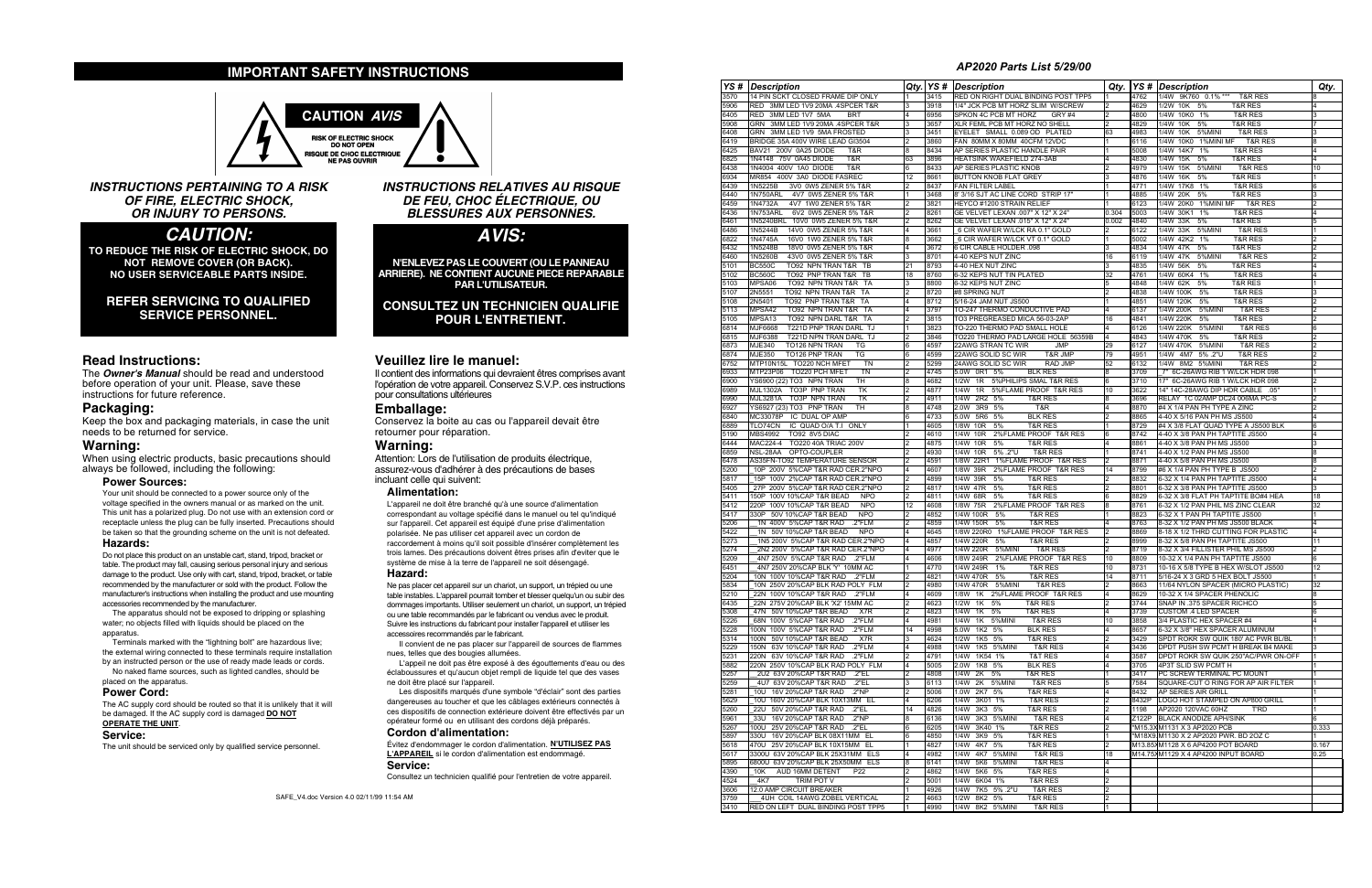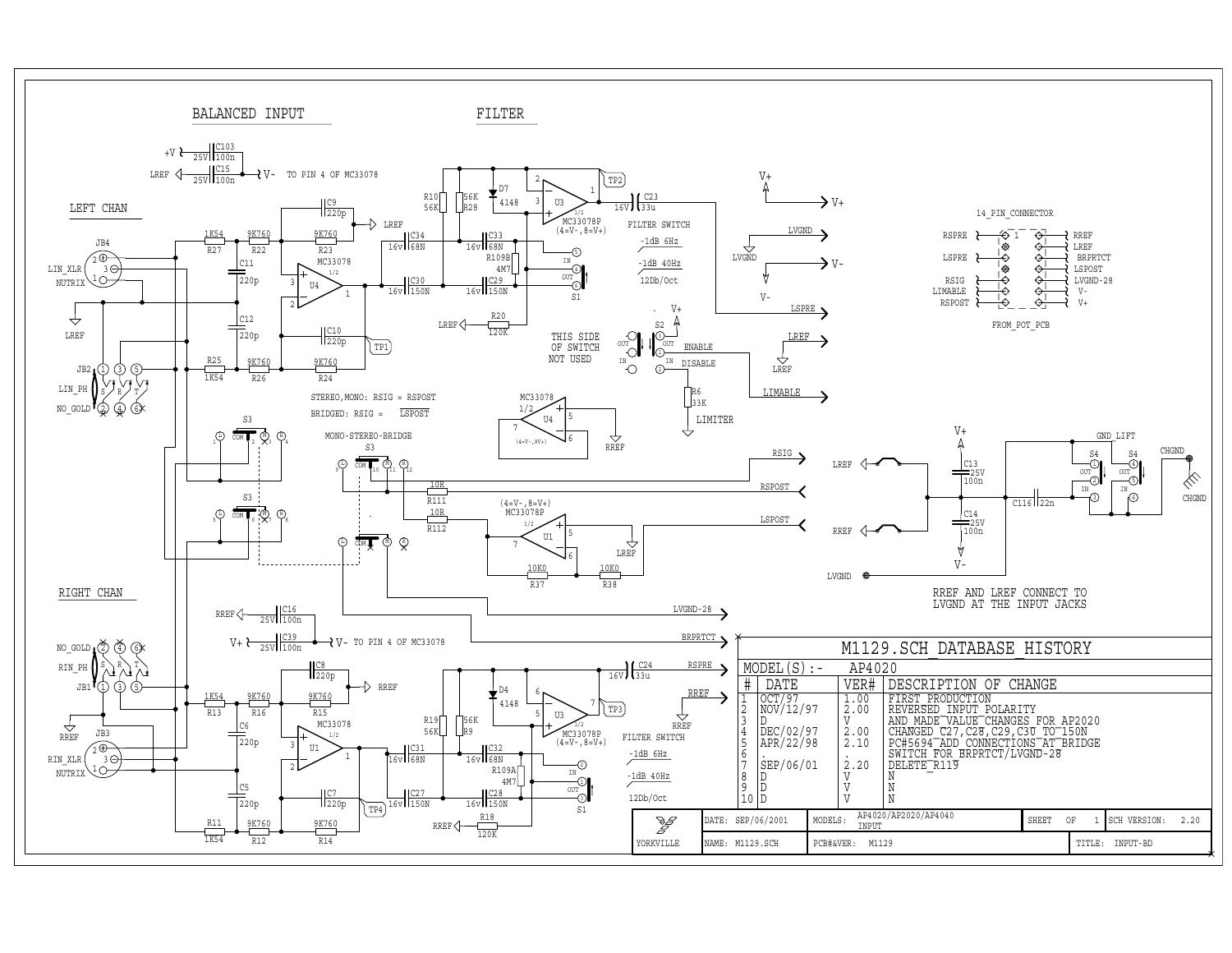

- 
- 

|                                                |                                                                           |                                                        | M1129.PCB DATABASE HISTORY                                                                                                                                                                                                                                                       |  |  |  |  |  |  |  |
|------------------------------------------------|---------------------------------------------------------------------------|--------------------------------------------------------|----------------------------------------------------------------------------------------------------------------------------------------------------------------------------------------------------------------------------------------------------------------------------------|--|--|--|--|--|--|--|
|                                                | MODEL(S)<br>AP4020/4040/2020/VX1200/2400                                  |                                                        |                                                                                                                                                                                                                                                                                  |  |  |  |  |  |  |  |
| ⋕.                                             | DATE                                                                      |                                                        | VER# DESCRIPTION OF CHANGE                                                                                                                                                                                                                                                       |  |  |  |  |  |  |  |
| 2<br>3<br>4<br>5<br>6<br>8<br>9<br>10 D<br>11D | OCT/97<br>NOV/97<br>D<br>DEC/02/97<br>APR/16/98<br>JUL/01/98<br>SEP/06/01 | 1.00<br>2.00<br>V<br>2.00<br>3.00<br>4.00<br>4.10<br>V | FIRST PRODUCTION<br>SWITCH RREF WITH LREF AND<br>RSPRE WITH LSPRETAT 14PIN CON<br>SWAP INPUTS TO BE NONINVERTING<br>CHANGE C27 C28 C29 C30 TO 1501<br>PC#5694 PINS 10-12 OF MC2 CONN<br>TO BRIDGE SWITCH<br>ISOLATE PIN OF SWITCH S3<br>PC#6436 REPLACE R119 TOKO->JUN<br>N<br>N |  |  |  |  |  |  |  |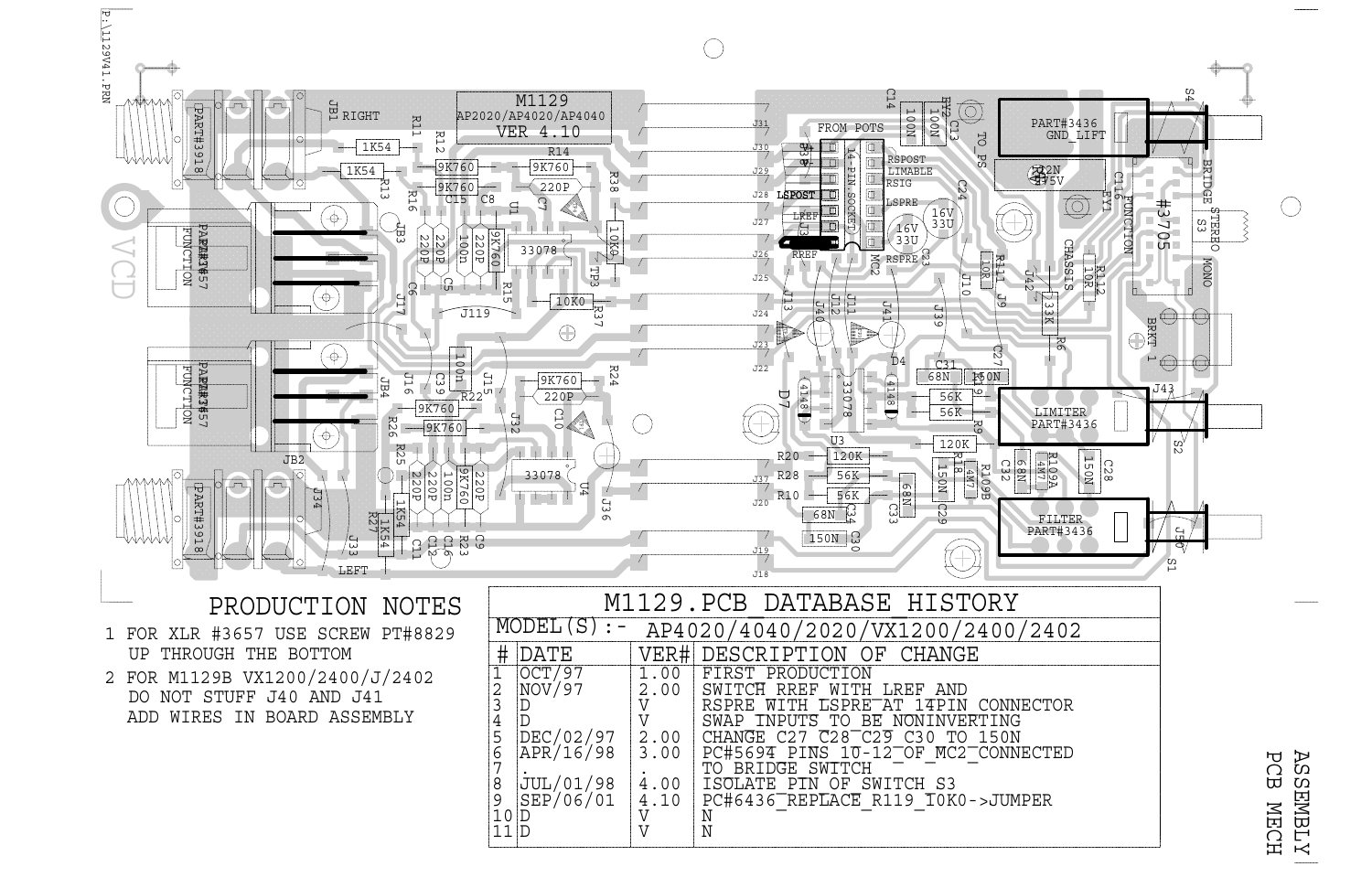

 $\ddot{\mathbf{u}}$ U:\M1130V15.PRN**LVIII3OVI**  $\sigma$  $\bullet$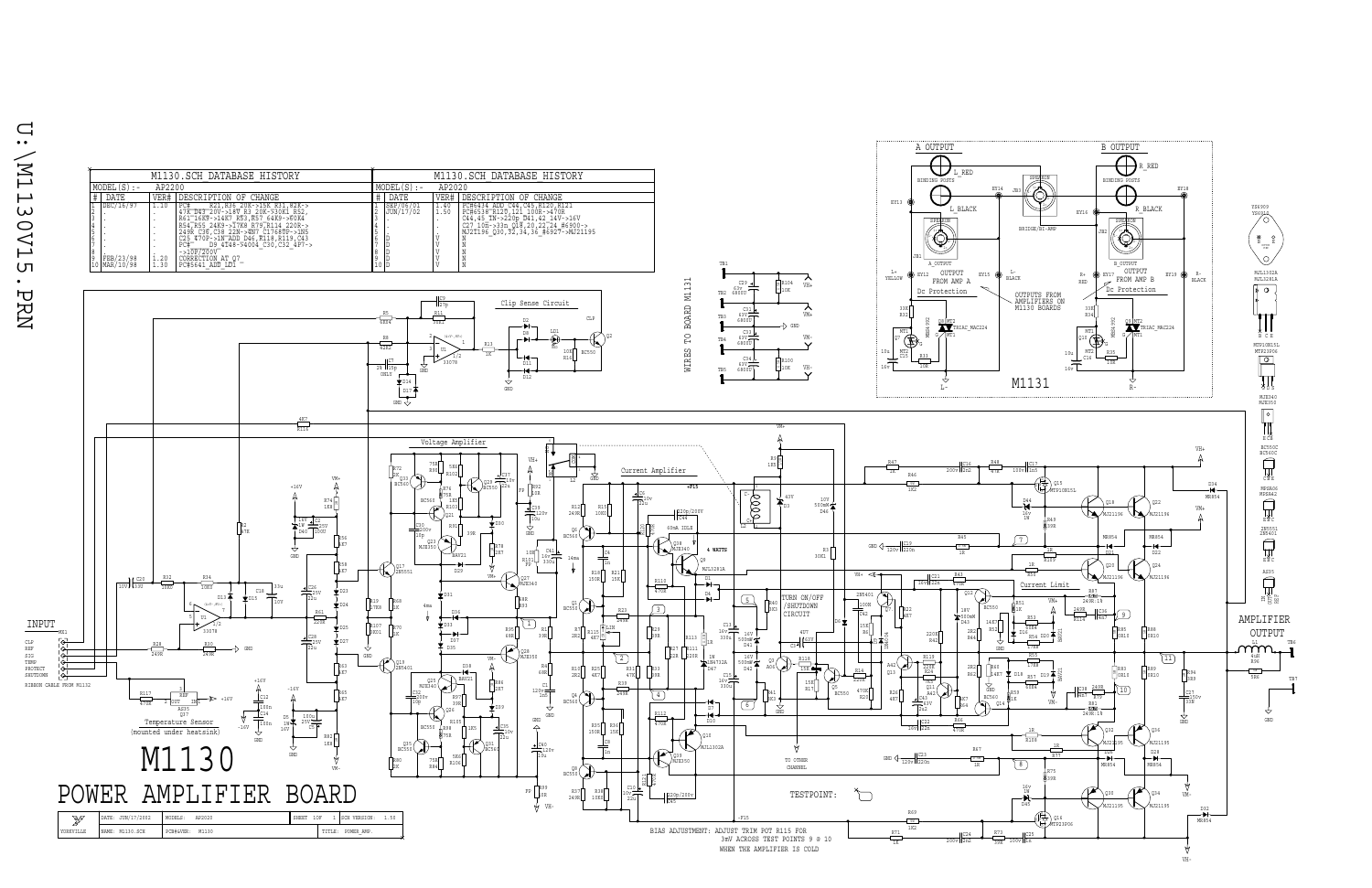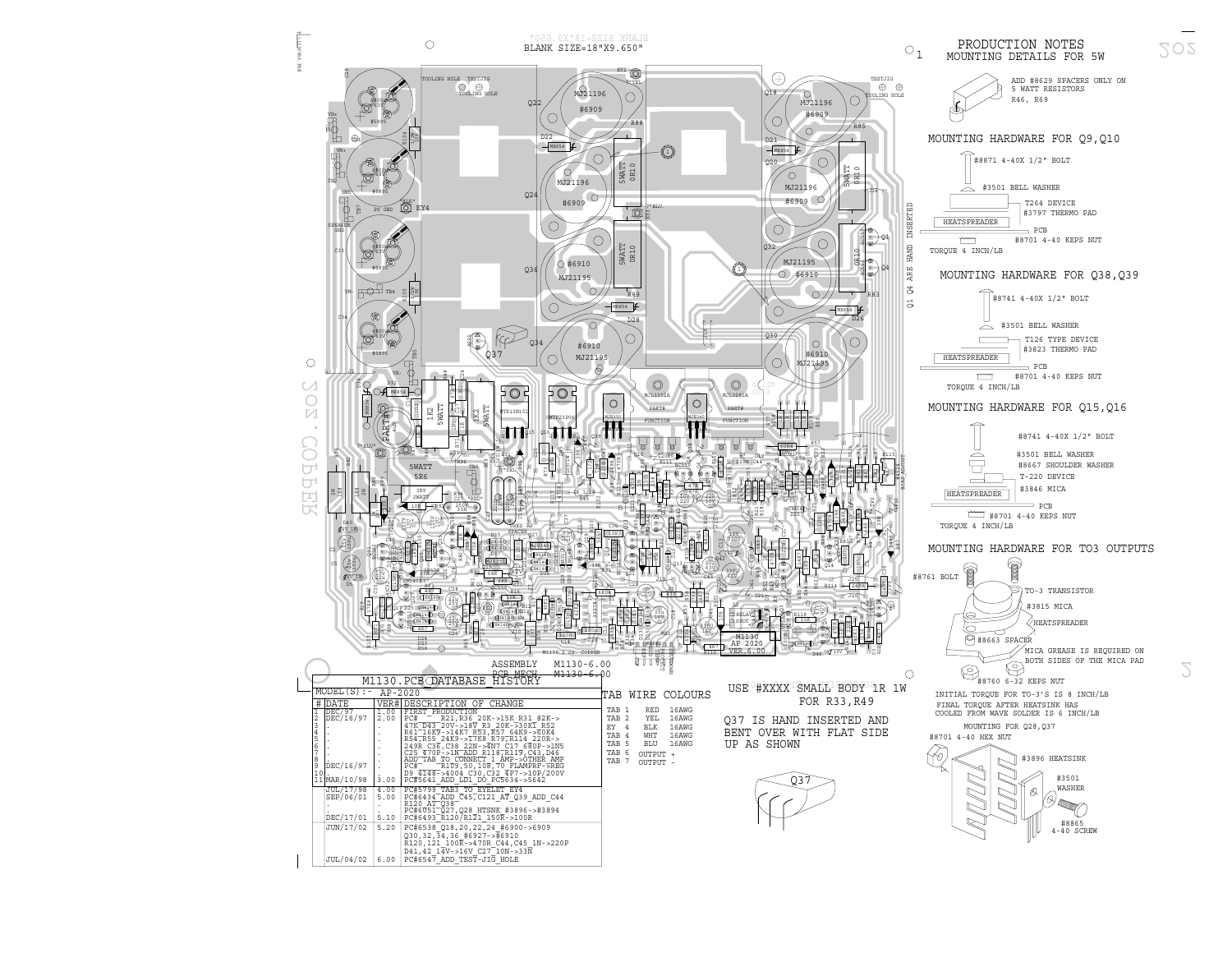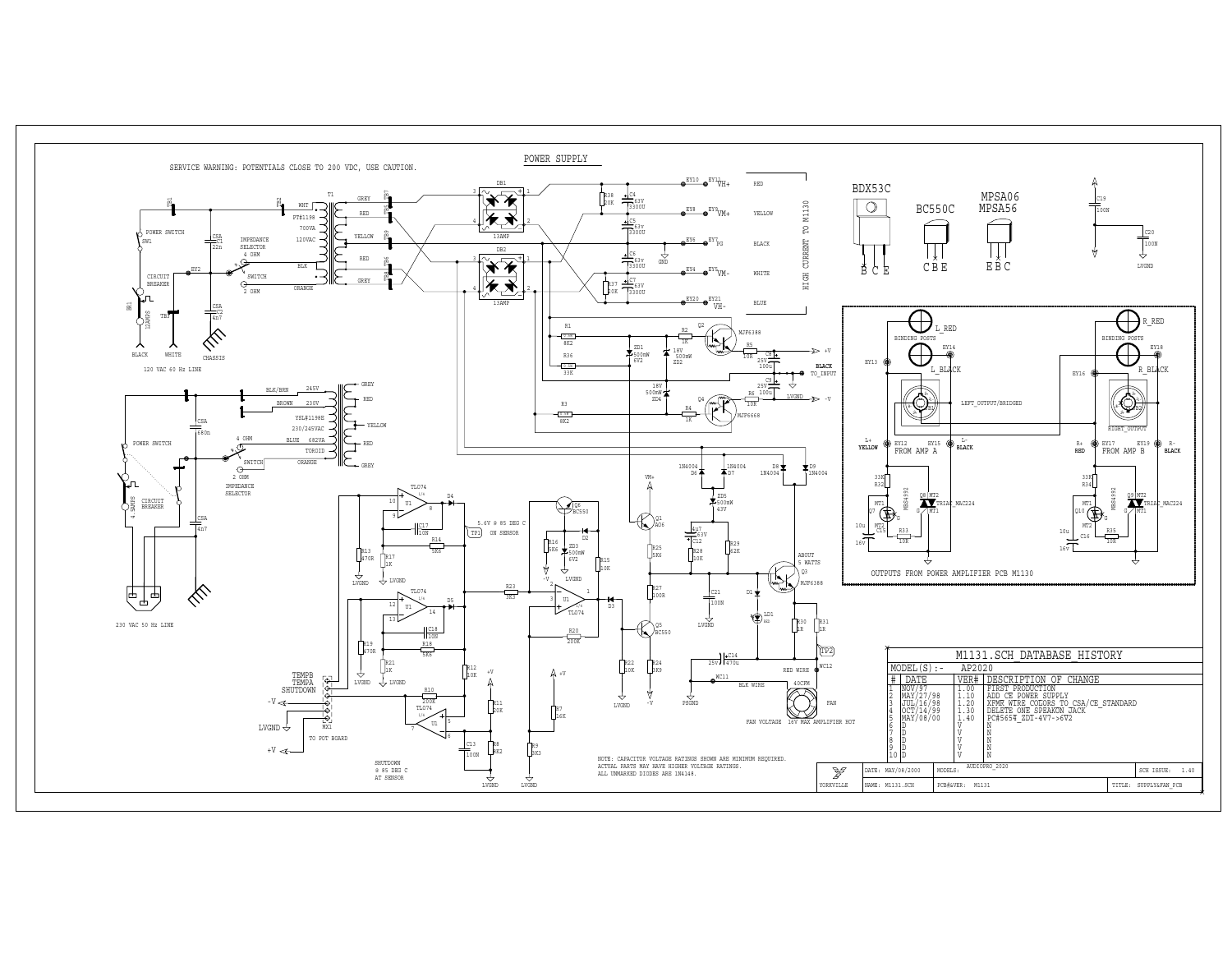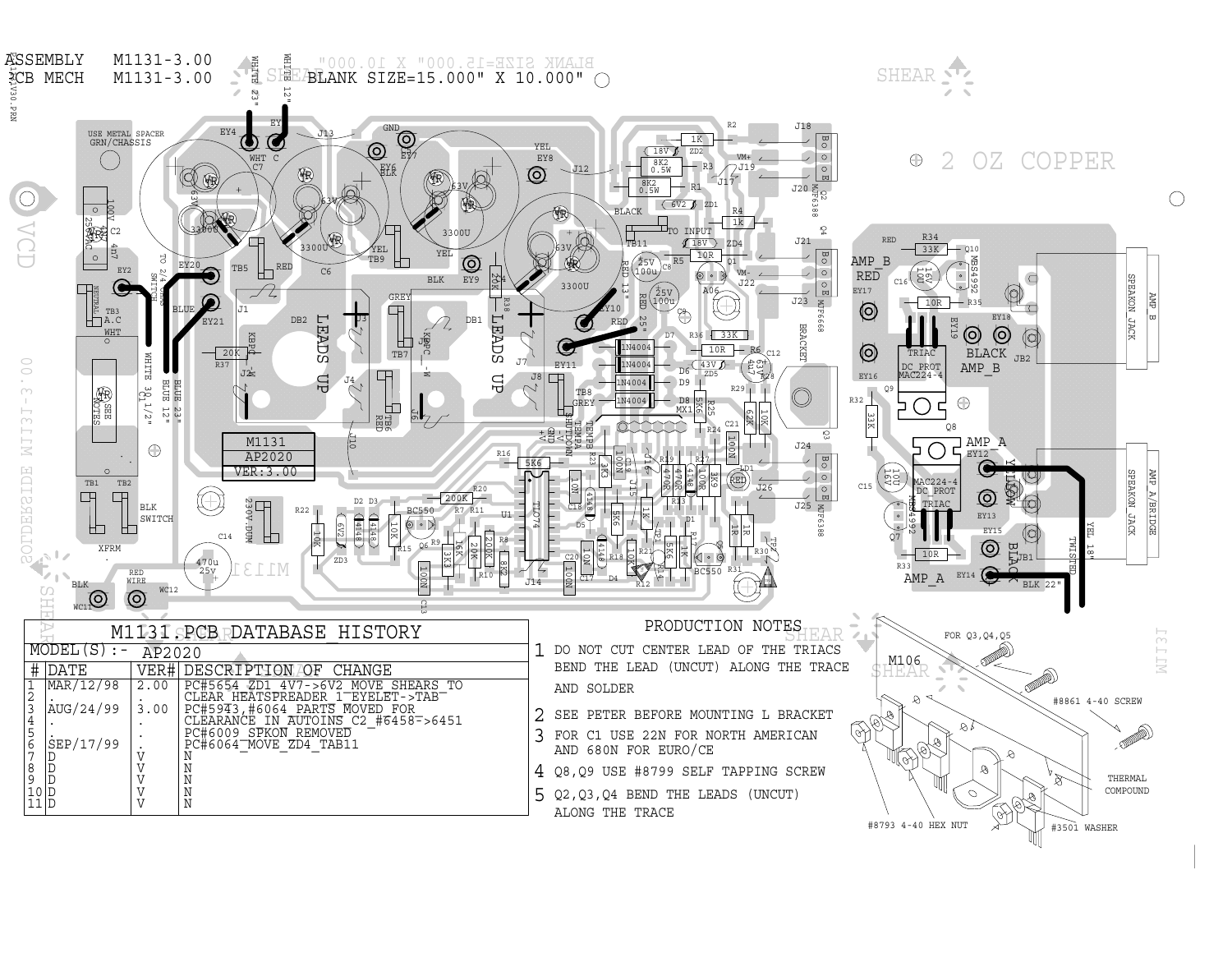